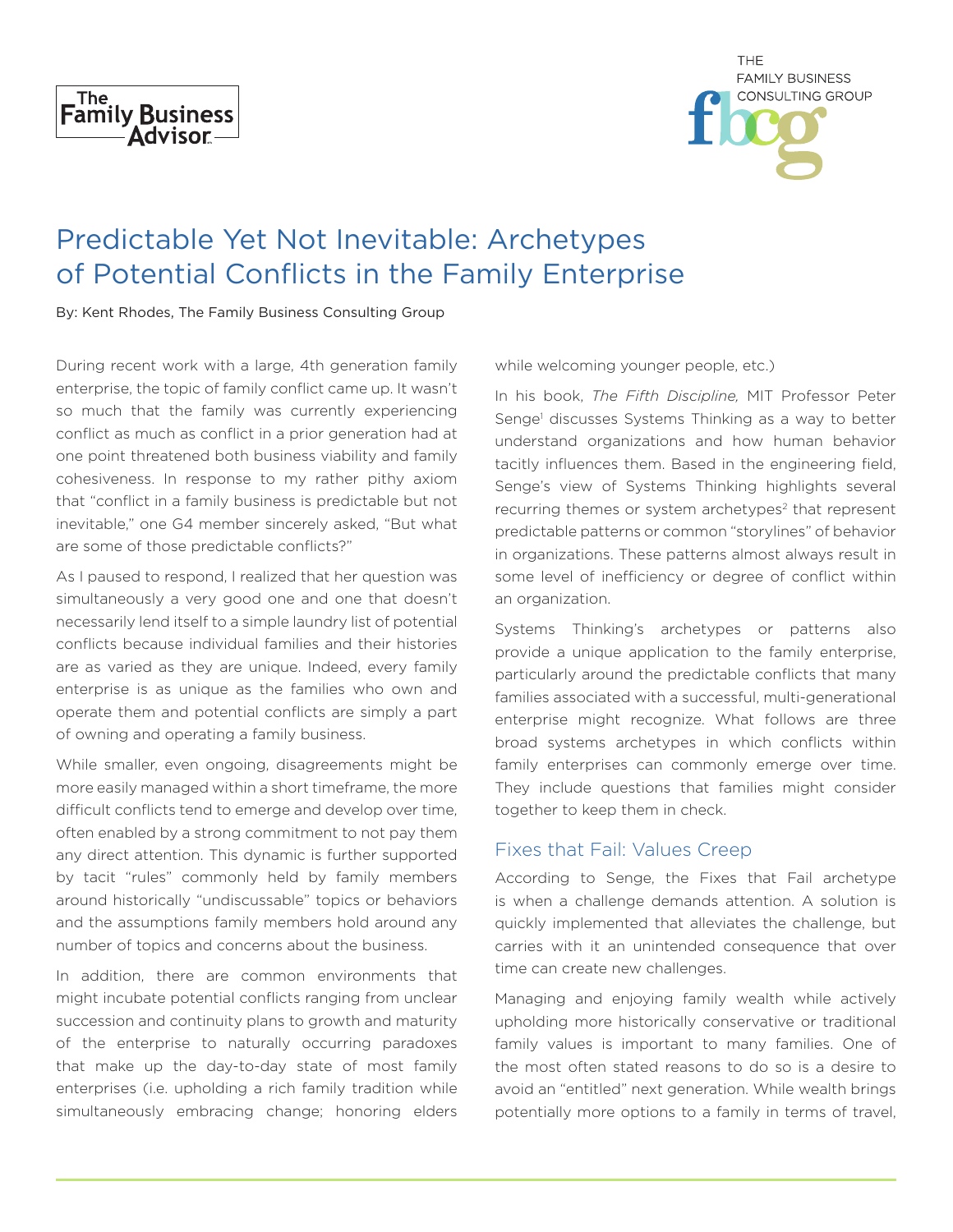vacations, cars, flights, help around the house, etc., over time it can also shift a family's core values, perhaps of hard work and humble lifestyle of grandparents, from being actively practiced to being simply, if wistfully, espoused or upheld in word only. Without much tangible day-to-day activity demonstrating historic family values, new norms of behavior develop that eventually displace older answers to the question, "what's most important to us as a family?" This can result in the deterioration of the very values that underpinned both the family and the growth of its enterprise.

It is important for families to continue to ask themselves and talk together about what is "most important" to them. These conversations can help them balance the heritage and legacy of deeply held values handed down from subsequent generations with the success of the business and the opportunities it brings to family members. They also might ask to what extent aspects of their lifestyle are inadvertently teaching their children new norms or expectations that are outside core family values.

## Shifting the Burden: Fairness and Equality

The Shifting the Burden archetype usually begins with a problem symptom that prompts someone to intervene and "solve" it. Professor Senge described this archetype as a solution that is usually obvious, immediately implementable, and usually relieves the problem symptom very quickly. In this archetype, these symptomatic solutions can cause the viability of the fundamental solution to deteriorate over time, reinforcing the perceived need for more of the symptomatic solution.

As a simple problem symptom, parents are well trained early on by their young children in the art and science of equal distribution of goods and services as a simple, if obvious, fair practice. However, when it comes to business ownership or employment, for example, that same solution that worked with young children or adolescents of equally dividing everything will not work the same way when dealing with adult children in the context of a family business. Divvying up shares or jobs without clear strategy or policies in place may not serve the family, the business, or even individual family members.

In the family, how has the relationship between fairness and equality been historically lived out; what are the expectations from the next generation? How might we best separate and reapply the principles of equality and fairness in the context of successfully maintaining and growing the family enterprise? To what extent are the qualifications for employment in the enterprise, understood and upheld by all family members? How are performance reviews handled for family members working in the enterprise? How will ownership in the company be handed down or sold to the next generation? Do all children receive an equal number of shares regardless of interest or direct involvement in the business?

## Tragedy of the Commons: Perks

The archetype, the Tragedy of the Commons, always begins with people benefiting individually by sharing a common resource. At some point, the amount of activity around the resource grows too large for the "common" to support and it ceases to be a resource.

According to the Cambridge Dictionary, $3$  perks are "a special advantage or benefit in addition to the money you are paid that you are given because of your job" or due to your membership in the family, we might add. While perks are seemingly harmless and usually begin as a matter of practicality, clarification and guidelines will be needed as families grow and more family members come to expect those perks in order to avoid potential conflict among family members (see Fairness and Values Creep above). What are the specific perks family members, including spouses, expect? How will those perks be managed as the family grows? Who gets a company car or truck? To what extent might family members fill vehicles with gasoline (onsite or otherwise)? Under what circumstances, if any, will loans be made to family members and under what terms? How are homes paid for? Who pays the taxes? What are the perceived variations in home quality, value, size, etc.? Who pays for repairs, utilities, etc.? Can family members purchase or be granted land held by the enterprise? Who goes on business-related trips and what kinds of travel and entertainment budgets are involved (who gets to go where and what is paid for by the enterprise?)